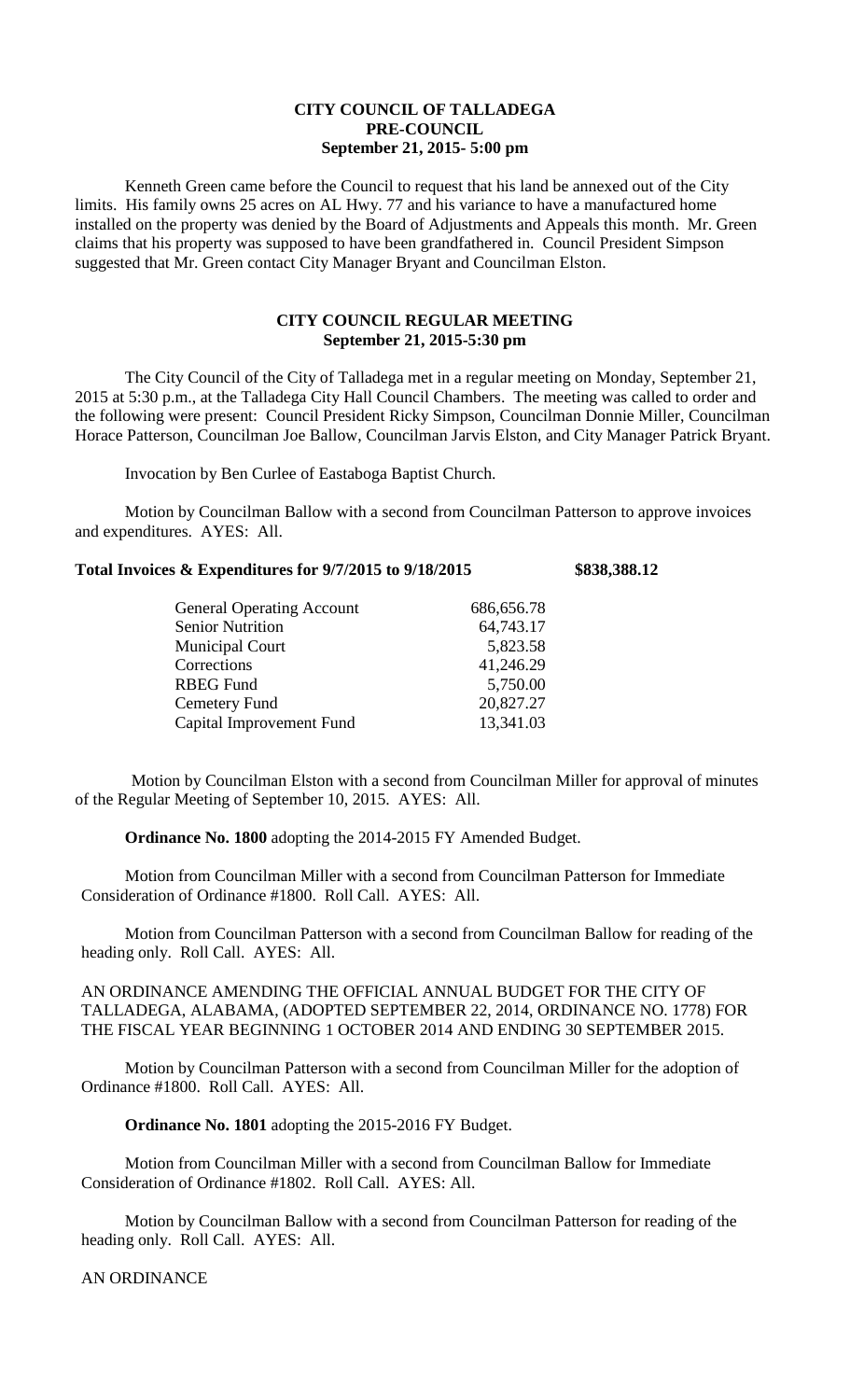Motion by Councilman Miller with a second from Councilman Patterson for the adoption of Ordinance #1801. Roll Call. AYES: All.

**Ordinance No. 1802** approving a Purchasing Policy for the City of Talladega.

Motion by Councilman Miller with a second from Councilman Elston for Immediate Consideration of Ordinance #1802. Roll Call. AYES: All.

Motion by Councilman Patterson with a second from Councilman Miller for the reading of the heading only. Roll Call. AYES: All.

AN ORDINANCE ESTABLISHING PURCHASING POLICY AND PROCEDURE FOR THE CITY OF TALLADEGA, ALABAMA; AND REPEALING ORDINANCE NUMBER 1644 AND ORDINANCE NUMBER 1660.

Motion by Councilman Ballow with a second from Councilman Patterson for the adoption of Ordinance #1802. Roll Call. AYES: All.

**Resolution #3648** approving an \$8,000 appropriation for the Boys and Girls Club of East Central Alabama.

**Resolution #3649** approving a \$6,800 appropriation for the Community Action Agency. **Resolution #3650** approving a \$4,000 appropriation for Community Life Institute. **Resolution #3651** approving a \$20,000 appropriation for EARPDC Senior Rx/Wellness Program.

**Resolution #3652** approving a \$20,000 appropriation for the Talladega County Economic Development Authority.

**Resolution #3653** approving a \$3,460 appropriation for the FIRST Family Service Center. **Resolution #3654** approving a \$56,000 appropriation for Talladega First Inc. (Ritz Theatre).

**Resolution #3655** approving an \$8,000 appropriation for Isaiah House Food Ministry.

**Resolution #3656** approving a \$2,000 appropriation for Palmer Place.

**Resolution #3657** approving an \$8,000 appropriation for Red Door Kitchen.

**Resolution #3658** approving a \$1,000 appropriation for Samaritan House.

**Resolution #3659** approving a \$45,000 appropriation to the Talladega City Board of Education for the Pre-K Program.

**Resolution #3660** approving a \$45,000 appropriation to the Talladega City Board of Education for develop of website, digital recording system, upgrade internet and fund the ACCESS lab. **Resolution #3662** approving a \$2,500 appropriation for Volunteer Connections of Central Alabama.

**Resolution #3663** approving a \$40,000 appropriation for Talladega Heritage Commission.

Motion by Councilman Patterson with a second from Councilman Elston to for the approval of Resolution #3648 to Resolution #3660 and Resolution #3662 to Resolution #3663. Roll Call. AYES: All.

**Resolution #3661** approving an \$8,400 appropriation for Talladega Emergency Rescue Squad. *Tabled to the next meeting.*

**Resolution #3664** approving a contract with History Incorporated for a National Register of Historic Places update and inventory of the Silk Stocking and Courthouse Square Historic Districts for a cost of \$12,500.

Motion by Councilman Miller with a second from Councilman Patterson for the approval of Resolution #3664. Roll Call. AYES: All.

**Resolution #3665** approving nuisance abatement for junk cars at 722 Pullian Street **Resolution #3666** approving nuisance abatement for junk cars at 217 Howard Street **Resolution #3667** approving nuisance abatement for junk cars at 129 North Street East.

Motion by Councilman Ballow with a second from Councilman Patterson for the approval of Resolution #3665 to Resolution #3667. Roll Call. AYES: All.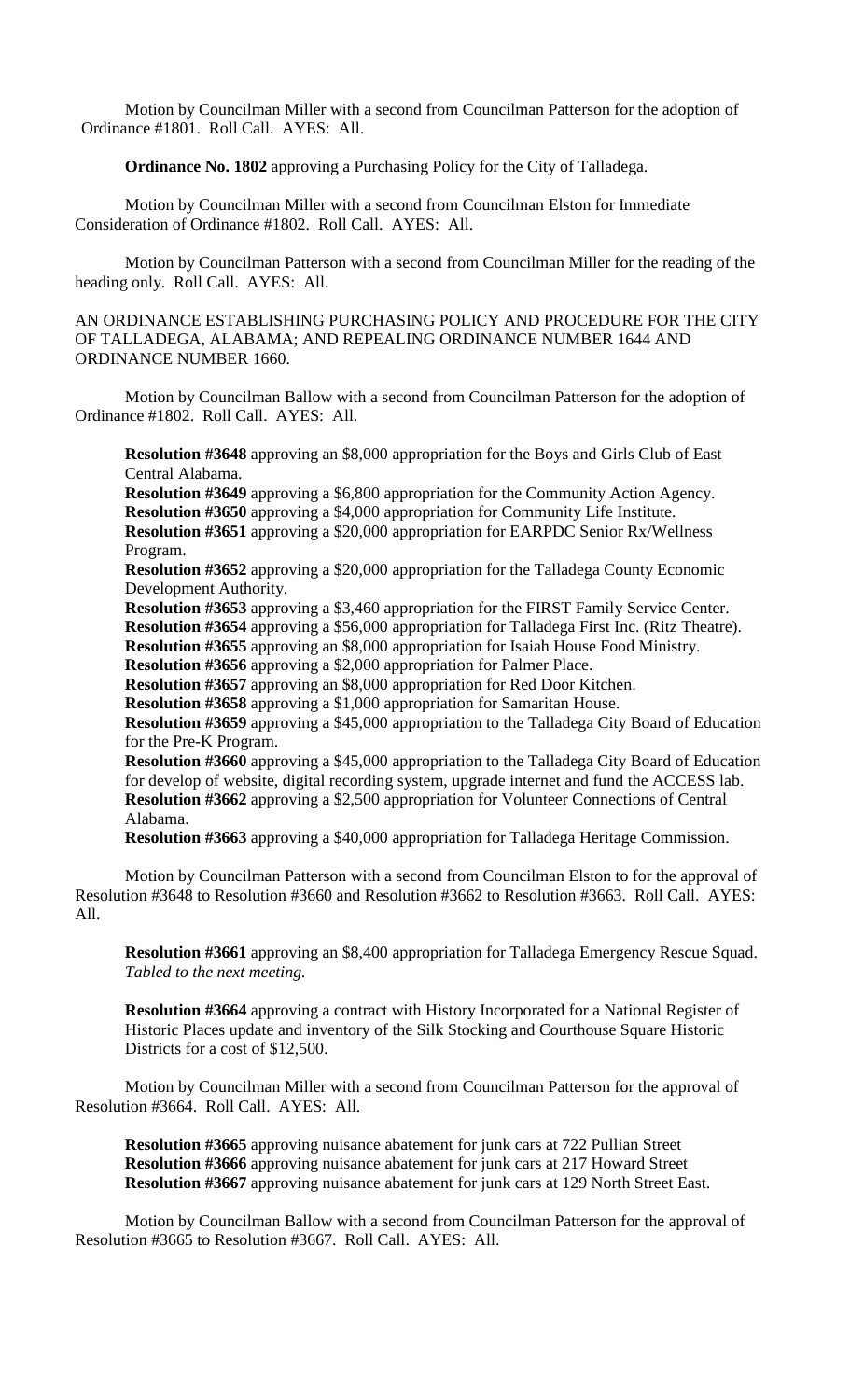**Resolution #3668** approving a contract with Neel-Schaffer Inc. for bridge inspection services at a cost of \$11,870.00.

Motion by Councilman Elston with a second from Councilman Patterson for the approval of Resolution #3668. Roll Call. AYES: All.

**Resolution #3669** approving a contract with Telegraph Branding, LLC to produce a new visual identity for the City and the production of strategic assets for the purpose of economic development at a cost of \$75,000.00.

Motion by Councilman Patterson with a second from Councilman Ballow for the approval of Resolution #3669. Roll Call. AYES: All.

**Resolution #3670** approving a contract adjustment with Neel-Schaffer Inc. for CE&I Services on the Veterans Park Renovations of \$21,438.91 bringing the total cost of the contract approved on Resolution #2792 to \$76,438.91.

Motion by Councilman Patterson with a second from Councilman Ballow for the approval of Resolution #3670. Roll Call. AYES: All.

**Resolution #3671** approving a contract adjustment with Neel-Schaffer Inc. for CE&I Services on the 2014 Paving Project of \$18,050.41 bringing the total cost of the contract approved on Resolution #3006 to \$243,050.41.

Motion by Councilman Elston with a second from Councilman Patterson for the approval of Resolution #3671. Roll Call. AYES: All.

**Resolution #3672** appointing William Anthony Meacham, Jason Daves and Joel Elliott to The Medical Clinic Board of the City of Talladega**.**

Motion by Councilman Patterson with a second from Councilman Miller for the approval of Resolution #3672. Roll Call. AYES: All.

**Resolution #3673** further action of The Medical Clinic Board of the City of Talladega

Motion by Councilman Patterson with a second from Councilman Miller for the approval of Resolution #3673. Roll Call. AYES: All.

Motion by Councilman Miller with a second from Councilman Patterson to approve the invoices and expenditures for the Water Department. AYES: All.

| Water Department Expenditures for 9/9/15 to 9/17/15 |            | \$616,024.59 |
|-----------------------------------------------------|------------|--------------|
| Operations & Maintenance                            | 214,540.28 |              |
| Revenue                                             | 298,966.56 |              |
| Construction & Improvement                          | 102,517.75 |              |

**Resolution #3674** approving a contract with REV Construction of Tuscaloosa, Alabama for the Sanitary Sewer Rehabilitation Project at a cost of \$864,410.00.

Motion by Councilman Miller with a second from Councilman Patterson for the approval of Resolution #3674. Roll Call. AYES: All.

Mayor Barton swears in Anthony Meacham, Jason Daves, and Joel Elliot to the Medical Clinic Board.

Motion by Councilman Miller with a second from Councilman Patterson for the approval of the Employee Holiday Schedule for FY 2016. AYES: All.

City Manager Bryant commented that the new venture with Telegraph Branding will be an exciting and innovative opportunity for the City. He also mentioned that the Police Department is taking part in a Take Back Initiative where citizens can come and drop off their expired or unused prescription drugs.